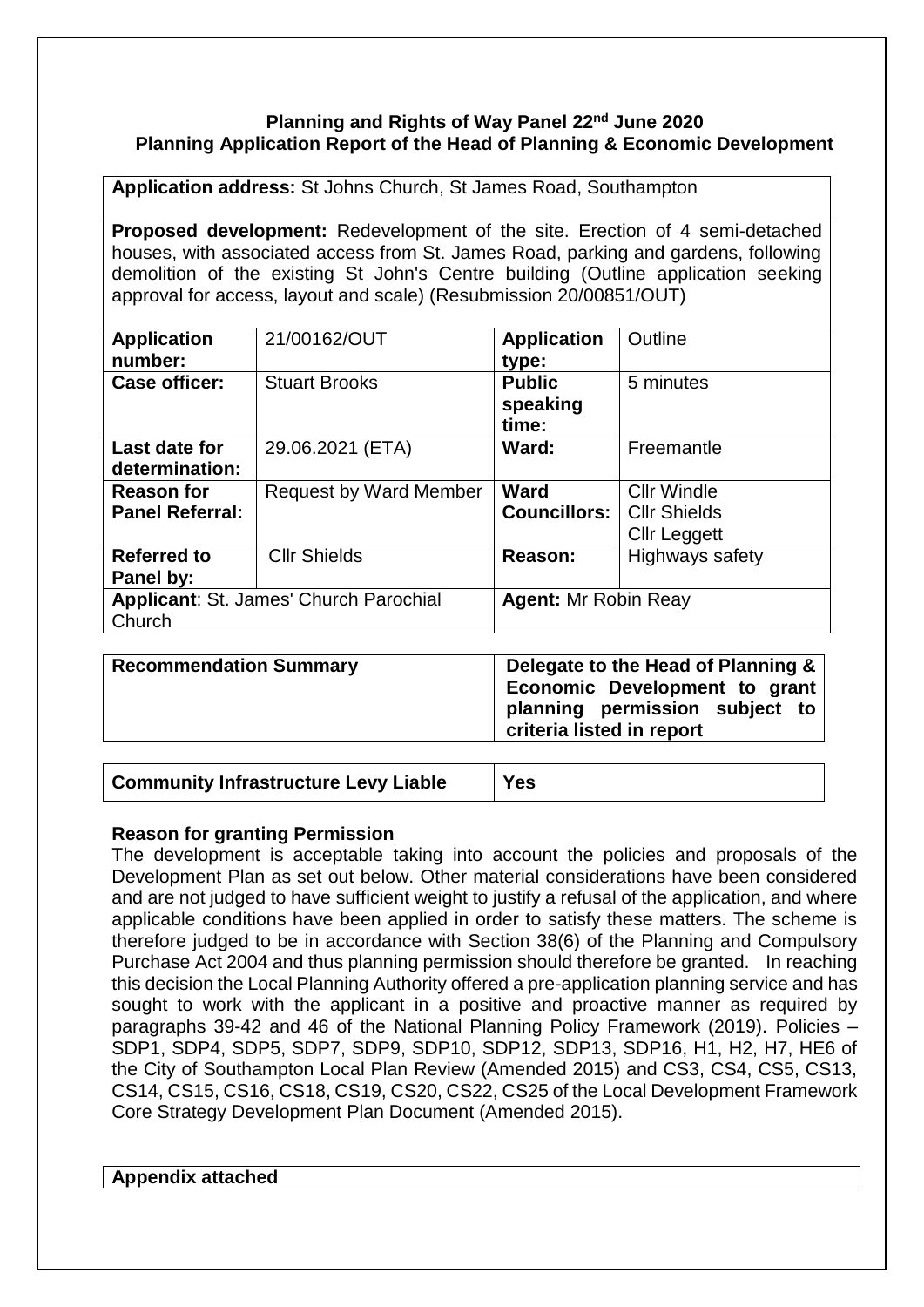| <b>Habitats Regulation Assessment</b> | Development Plan Policies |
|---------------------------------------|---------------------------|
| Refusal 20/00851/OUT - Previous       |                           |

# **Recommendation in Full**

- 1. That the Panel confirm the Habitats Regulation Assessment in *Appendix 1* of this report.
- 2. Delegate to the Head of Planning & Economic Development to grant planning permission subject to the planning conditions recommended at the end of this report and the completion of a S.106 or S.111 Legal Agreement to secure either a scheme of measures or a financial contribution to mitigate against the pressure on European designated nature conservation sites in accordance with Policy CS22 of the Core Strategy and the Conservation of Habitats and Species Regulations 2010.
- 3. That the Head of Planning & Economic Development be given delegated powers to add, vary and /or delete conditions as necessary, and to refuse the application in the event that item 2 above is not completed within a reasonable timescale.

# **1. The site and its context**

- 1.1 This application site is located on the south-western side of St James Road adjacent to the St James local centre, which comprises a parade of local shops. The surrounding area is characterised by mainly two storey suburban residential properties.
- 1.2 The site has an area of 752sqm and comprises a 1950's church building (with community facilities) in a redolent style of its period. The building is unlisted. The property falls within the demise of the St James Parochial Church and the Diocese of Winchester. Informal parking is located within a hardstanding area to the front of the site which also includes a pollarded London Plane mature tree (not protected) in the north-west corner.

# **2. Proposal**

- 2.1 The application seeks outline approval for matters of Access, Layout and Scale for consideration under this application to redevelop the existing church building to erect 4 no. semi-detached 3-bedroom dwellings with associated access from St. James Road and parking. Indicative drawings to show how the building architecture could look have been provided. Matters of Appearance and Landscaping are reserved and these details would need to be considered under a separate reserved matters planning application.
- 2.2 The starting point to assess the quality of the residential environment for future occupants is the minimum floorspace set out in Nationally Described Space Standards (NDSS) (3 bed = 84 to 102sqm) and the minimum garden sizes of 70sqm per semidetached property set out in the Council's Residential Design Guide (para 2.3.14 and section 4.4).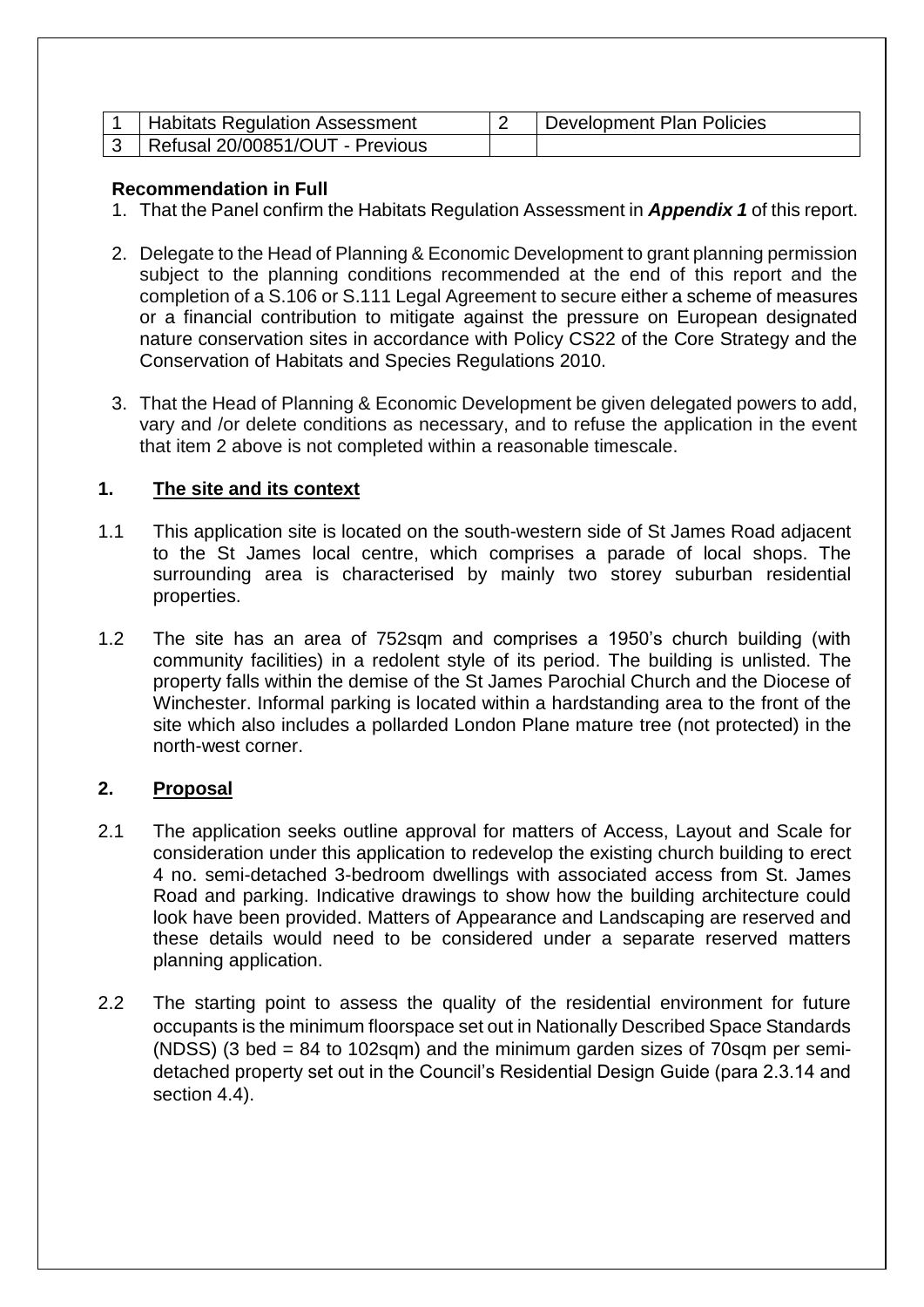| <b>Dwelling</b> | <b>Floor Size</b><br>sqm & | <b>National</b><br><b>Standard &amp;</b> | <b>Compliance</b> |
|-----------------|----------------------------|------------------------------------------|-------------------|
|                 | Garden size                | Minimum Garden                           |                   |
| Plot 1          | 102 & 84                   | 84-102 & 70                              | Y & Y             |
| Plot 2          | 102 & 74                   | 84-102 & 70                              | Y & Y             |
| Plot 3          | 102 & 70                   | 84-102 & 70                              | Y & Y             |
| Plot 4          | 102 & 90                   | 84-102 & 70                              | Y & Y             |

- 2.3 The planning application has been amended following the initial submission with the vehicle access onto St James Road repositioned to prevent conflict with the raised accessible kerbing for the adjacent bus stop. The proposed vehicle access point remains in the same position as the existing for the church, albeit extended 3m further south and will create a formalised parking arrangement with on-site turning space to enable vehicles to safely enter and exit onto the highway in a forward gear. There will be the provision of 1 off-road parking space per dwelling. A secure lockable cycle store is located in the rear garden(s) and has external access for each property.
- 2.4 The applicant has amended the indicative elevation plans to demonstrate that a building aesthetic can be achieved which is in keeping with the traditional double bay proportions and features of the typical semi-detached properties within the surrounding area.

# **3. Relevant Planning Policy**

- 3.1 The Development Plan for Southampton currently comprises the "saved" policies of the City of Southampton Local Plan Review (as amended 2015) and the City of Southampton Core Strategy (as amended 2015) and the City Centre Action Plan (adopted 2015). The most relevant policies to these proposals are set out at *Appendix 2*.
- 3.2 The National Planning Policy Framework (NPPF) was revised in 2019. Paragraph 213 confirms that, where existing local policies are consistent with the NPPF, they can be afforded due weight in the decision-making process. The Council has reviewed the Development Plan to ensure that it is in compliance with the NPPF and are satisfied that the vast majority of policies accord with the aims of the NPPF and therefore retain their full material weight for decision making purposes, unless otherwise indicated.

# **4. Relevant Planning History**

4.1 This current application follows a previous refusal in October 2020 for the development of the church site to provide 5 x 3 storey terraced dwellings (Ref 20/00851/OUT). The previous reasons for refusal are set out in the decision notice and plans are set out in *Appendix 3*. In light of these previous design concerns, the applicant has made significant changes to the appearance, layout and scale of the new scheme, provided a parking survey, and reduced the level and mix of housing from 5 to 4 dwellings which is better appropriate for the site area and in keeping the established character of the area. The Panel are not necessarily bound by the reasons cited in the previous delegated refusal, but the following report will explain how these refusal reasons have been addressed by the current scheme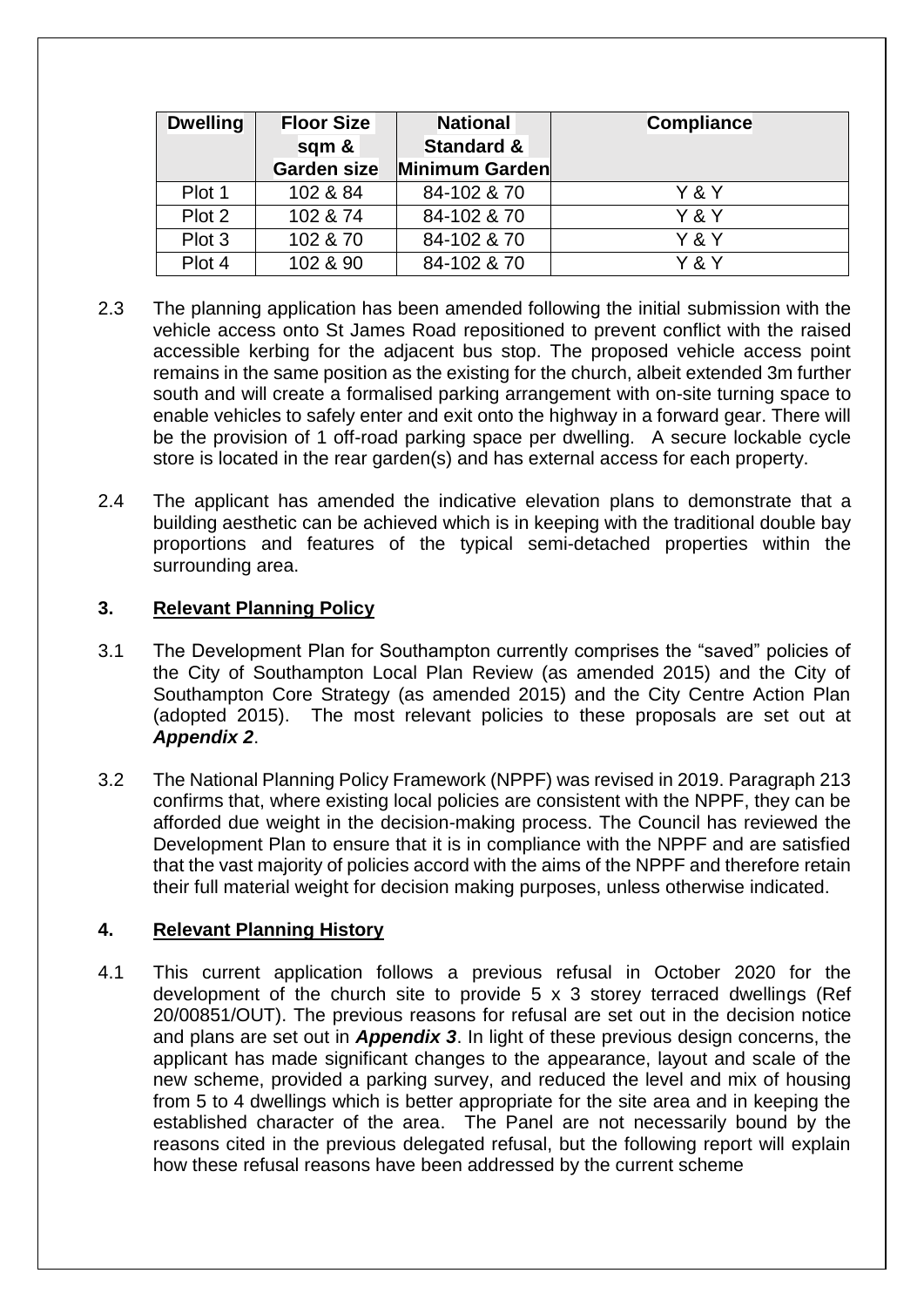# **5. Consultation Responses and Notification Representations**

- 5.1 Following the receipt of the planning application a publicity exercise in line with department procedures was undertaken which included notifying adjoining and nearby landowners, and erecting a site notice **26.02.2021**. At the time of writing the report **4** representations have been received from surrounding residents, including a Ward Cllr Panel Referral. The following is a summary of the points raised:
- 5.2 Risk to road safety. The location of these new houses are directly opposite a junction, next to a roundabout and adjacent to shops. In addition, Raymond Road/ St James road already has fast cars cutting through (especially in rush hours). This particular area of the road is also 'complicated' with cars in all directions. The driveways for these four houses do not facilitate the ability to turn and therefore cars with be reversing either out or in.

## *Response*

*The present impact from trips and vehicle movements of the existing community/church use using the existing access should be considered as a starting point for assessing this application. That said, the access and parking layout has been amended so it formalises on site turning utilising the same dropped kerb access (albeit extended by 3m). The access is re-positioned to be a safe distance away from the bus stop accessible kerb, and enable vehicles to enter and leave the site in a forward gear, thus not having to reverse onto St James Road. It should be noted that there is already a level of traffic interaction between an existing driveway (60 Raymond Road) and access opposite South View Road, so no additional significant risk will be posed to road safety from the traffic and vehicle movements associated with the proposed development. The nature of these existing circumstances also apply to the driveways of residential properties adjacent to the roundabout between Malmesbury Road/Raymond Road and this is located 35m away from the nearest point of the vehicle access. No objection has been raised by the Council's Highways Officer.* 

5.3 With only one car parking space per house, there is bound to be more parking required by the residents of these new houses. I understand the traffic survey states that there is space for parking in local roads during the night, but I am concerned that cars will take the places in front of the local shops on St James Road, affecting business for those shops. These extra vehicles will also be in competition with the increased parking required for the new school off Malmesbury Road, which will have a considerable impact on local roads.

### *Response*

*The traffic regulation order in front of the adjacent shops prohibits vehicles parking for more than 1 hour between 08:00 to 18:00 Monday to Saturday so discourages residents parking during those day time business hours, whilst the parking survey found on average 121 street parking spaces available out of the overall capacity of 319 spaces within 200m walking distance of the site. The parking survey did not rely on street parking in the whole of Malmesbury Avenue; only 150m of its 550m length (to junction of Charlton Road). The parking impact of the St Marks School itself has been separately considered under a previous application. The availability of street parking found in the surveys is not considered to cause undue competition with nearby residents as it can adequately absorb the 4 space shortfall of the maximum parking standards. The shortfall of parking is considered acceptable having regard to the*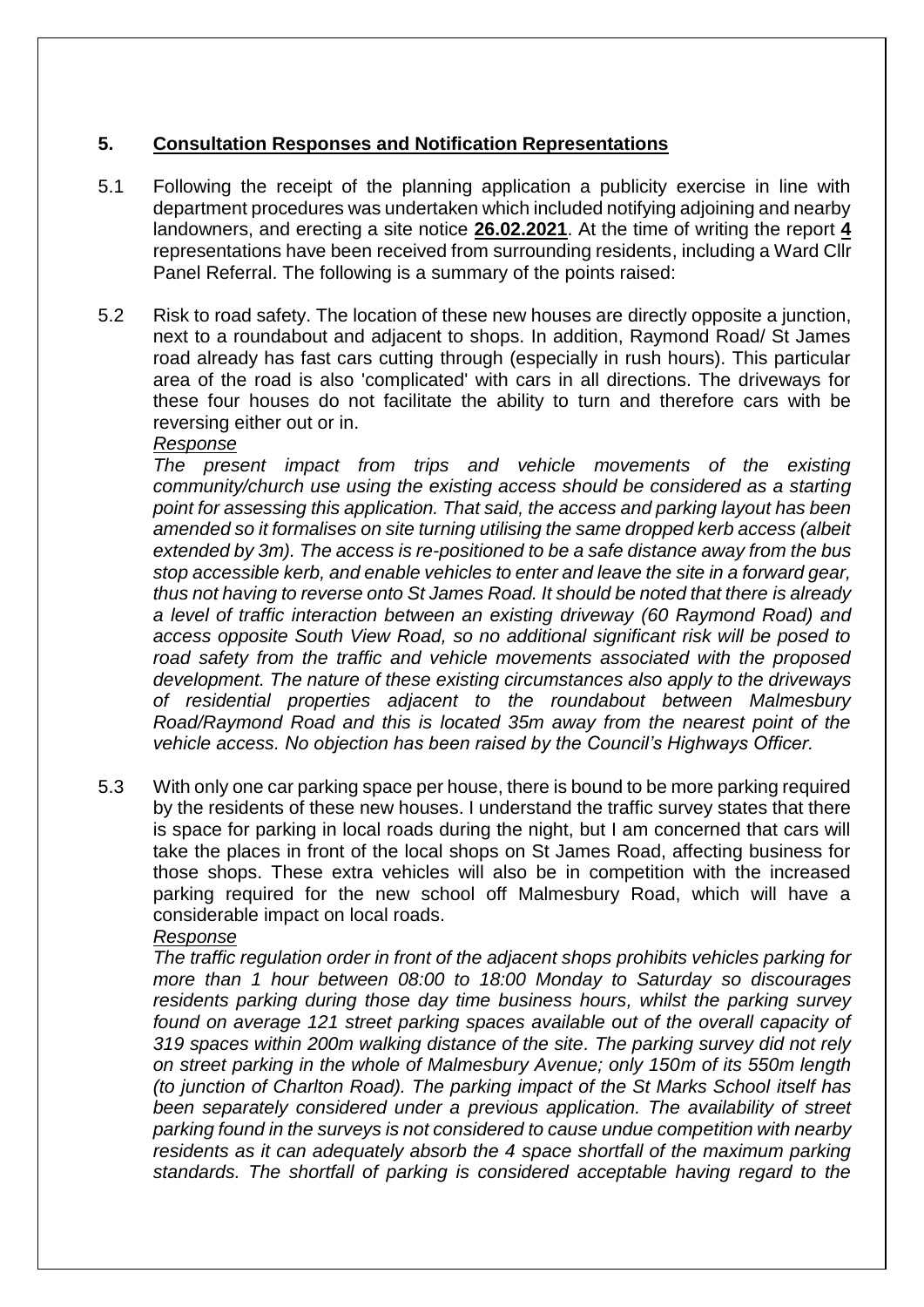*accessibility of the area, availability of on-street parking and the merits of family housing delivery.* 

5.4 Harm to the existing tree at the rear of the site.

# *Response*

*The tree officer is satisfied there will be no adverse impact on the tree subject to the securing of the recommended tree protection conditions.*

# **Consultation Responses**

| ٠<br>۰.           |  |
|-------------------|--|
| ×<br>I<br>×<br>۰. |  |

| 5.4 | <b>Consultee</b>        | <b>Comments</b>                                                                                                                                                                                                                                                                                                                                                                                                                                                                                                                                                                                                                                                                                                                                                                                                                                                                                                                                                                                                                                                                                                                                                                        |
|-----|-------------------------|----------------------------------------------------------------------------------------------------------------------------------------------------------------------------------------------------------------------------------------------------------------------------------------------------------------------------------------------------------------------------------------------------------------------------------------------------------------------------------------------------------------------------------------------------------------------------------------------------------------------------------------------------------------------------------------------------------------------------------------------------------------------------------------------------------------------------------------------------------------------------------------------------------------------------------------------------------------------------------------------------------------------------------------------------------------------------------------------------------------------------------------------------------------------------------------|
|     | <b>Cllr Shields</b>     | I would like the assessment of this application to take into full<br>account and apply conditions as necessary to ameliorate the<br>potential negative impact on road traffic at a very busy junction<br>and to ensure maximum road safety.<br>Officer Response - See officer comments on road safety<br>above and in the considerations section below                                                                                                                                                                                                                                                                                                                                                                                                                                                                                                                                                                                                                                                                                                                                                                                                                                 |
|     | Conservation<br>Officer | <b>Objection</b><br>The submitted Design and Access Statement states that<br>although the building is not completely redundant, it is sparsely<br>used as a church facility and activities now take place<br>elsewhere within the local vicinity. Therefore, whilst I<br>acknowledge that the building appears to have outlived its<br>usefulness as a community facility, it is disappointing than no<br>other use for the building has been considered. For instance,<br>although the church building is not a listed building, nor does it<br>sit within a conservation area (and thus is not afforded any<br>statutory protection), the building is redolent of its period and<br>displays the simple and restrained form of modernist<br>architecture of the post-war period and stands out, and<br>positively contributes to the character of the area. A building of<br>this type also contains a strong historical and social connection<br>to the community to which it once served. Consequently, the<br>building contains a moderate degree of heritage interest<br>(significance), and as such, it would be considered a non-<br>designated heritage asset under the NPPF. |
|     |                         | On this basis, the loss of this building would be regrettable and<br>the retention and conversion of this building should be sought<br>in the first instance, especially as the open plan nature of the<br>building, coupled with its height and forecourt arrangement,<br>could facilitate an innovative conversion scheme. For<br>instance, the building could be retrofitted to provide a<br>residential use for 2 or 3 units, and I disagree with the opinion<br>that the building would be overly difficult to repair or upgrade.<br>Furthermore, although I would defer to my colleagues as to the<br>quality and the design merits of the proposed replacement<br>units, I remain to be convinced that the new development would                                                                                                                                                                                                                                                                                                                                                                                                                                                |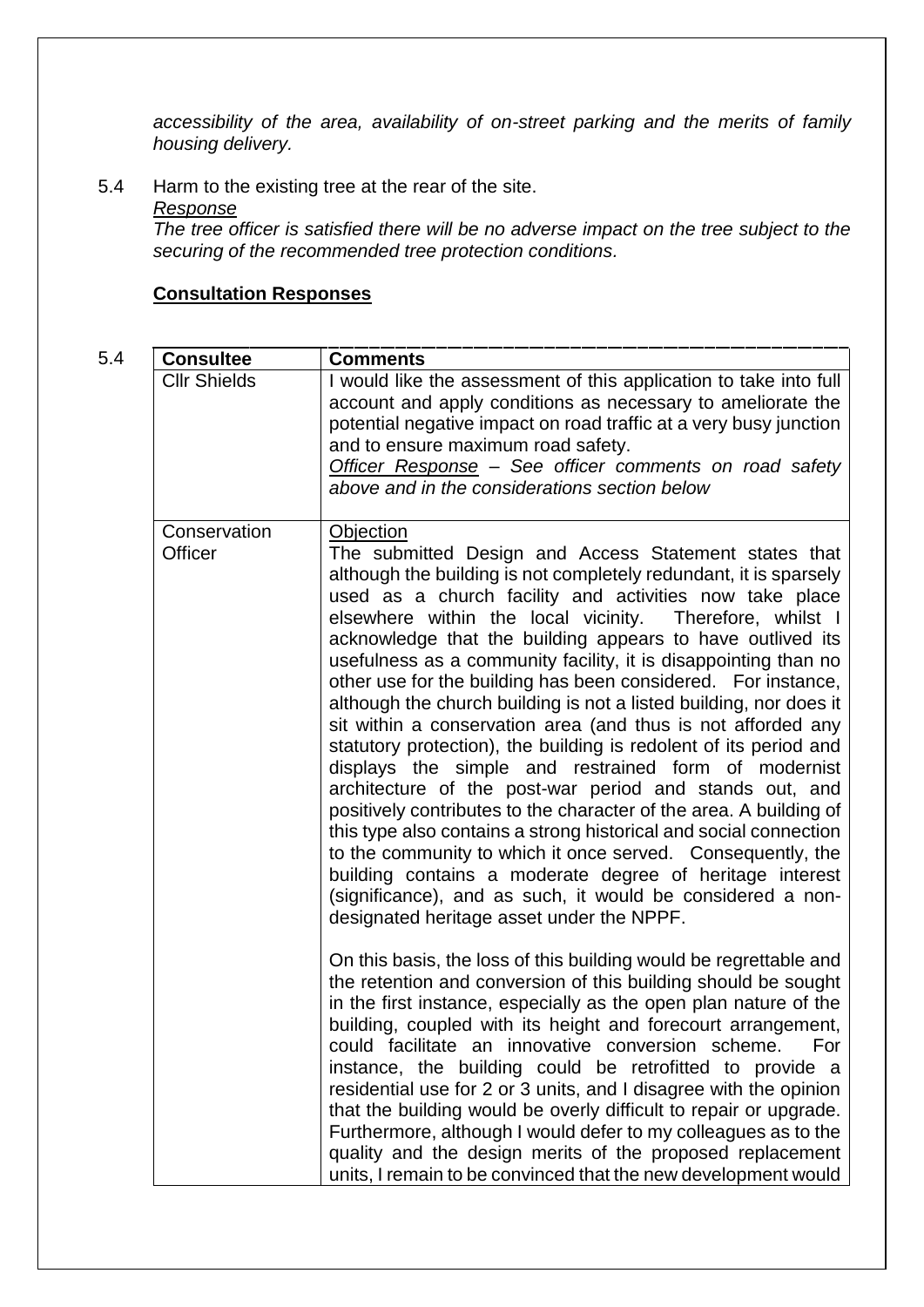|                                    | introduce a form of architecture that would be equal to, or would<br>result in a betterment, over the existing building in this location.<br>As such, the retention and conversion of the existing building<br>would be advised from a conservation perspective.                                                                                                                                                                                                                                                                                                                                                                                                                                                                                                                                                                                                                                                                                                                                                                                                                                                                                                                                                                                                                            |
|------------------------------------|---------------------------------------------------------------------------------------------------------------------------------------------------------------------------------------------------------------------------------------------------------------------------------------------------------------------------------------------------------------------------------------------------------------------------------------------------------------------------------------------------------------------------------------------------------------------------------------------------------------------------------------------------------------------------------------------------------------------------------------------------------------------------------------------------------------------------------------------------------------------------------------------------------------------------------------------------------------------------------------------------------------------------------------------------------------------------------------------------------------------------------------------------------------------------------------------------------------------------------------------------------------------------------------------|
|                                    | Notwithstanding the above, should you consider that the public<br>benefits of the proposals would outweigh the direct loss of this<br>non-designated heritage asset in the planning balance,<br>attaching conditions to record the building in full prior to its<br>demolition would be advised.<br><b>RESPONSE</b>                                                                                                                                                                                                                                                                                                                                                                                                                                                                                                                                                                                                                                                                                                                                                                                                                                                                                                                                                                         |
|                                    | Whilst the historic significance of the building is recognised, the<br>possibility of re-using the building has been explored with the<br>applicant for community and residential reuse but structural<br>and viability concerns have been raised against this. The<br>community group owner of the church building confirms it is not<br>financially viable to the re-use of the building given the expense<br>of retro-fitting. The profit from the development project will go<br>back into the local community to support the St James Church<br>facilities in the nearby conservation area so there are wider<br>benefits, albeit indirect and does not directly mitigate the loss<br>of the undesignated heritage asset. In converting the existing<br>church to residential use, the irregular shape and layout of the<br>building itself would not lend itself very well to a good standard<br>of residential accommodation, especially where the garden<br>space would have to sited at the front of the plot due to the<br>position of existing footprint tightly adjacent to the rear<br>boundary. As such merits of family housing delivery are<br>considered to outweigh the direct loss of this non-designated<br>heritage asset. Furthermore, the UK planning system affords |
| <b>SCC Archaeology</b>             | the building very little weight from demolition<br>No objection subject to conditions                                                                                                                                                                                                                                                                                                                                                                                                                                                                                                                                                                                                                                                                                                                                                                                                                                                                                                                                                                                                                                                                                                                                                                                                       |
| <b>SCC Urban</b><br>Design Manager | With regard to the proposed dwellings the applicant needs to<br>the character of surrounding residential<br>assess<br>area.<br>Although hipped roofs are present by far the most dominant<br>character element is projecting gables and bays which will be<br>required in order for this development to assimilate into the<br>street scene. Street trees will also be need in the front garden.<br><b>RESPONSE</b><br>The appearance and landscaping of the dwellings is a reserved<br>matter under the outline approval so is not being approved                                                                                                                                                                                                                                                                                                                                                                                                                                                                                                                                                                                                                                                                                                                                          |
|                                    | under this application, however, the applicant has amended the<br>indicative elevational design to be in keeping with the<br>traditional style and features of semi-detached dwellings in the<br>local area.                                                                                                                                                                                                                                                                                                                                                                                                                                                                                                                                                                                                                                                                                                                                                                                                                                                                                                                                                                                                                                                                                |
| <b>SCC Ecology</b>                 | No objection subject to conditions                                                                                                                                                                                                                                                                                                                                                                                                                                                                                                                                                                                                                                                                                                                                                                                                                                                                                                                                                                                                                                                                                                                                                                                                                                                          |
| <b>SCC</b><br>Contamination        | No objection subject to conditions                                                                                                                                                                                                                                                                                                                                                                                                                                                                                                                                                                                                                                                                                                                                                                                                                                                                                                                                                                                                                                                                                                                                                                                                                                                          |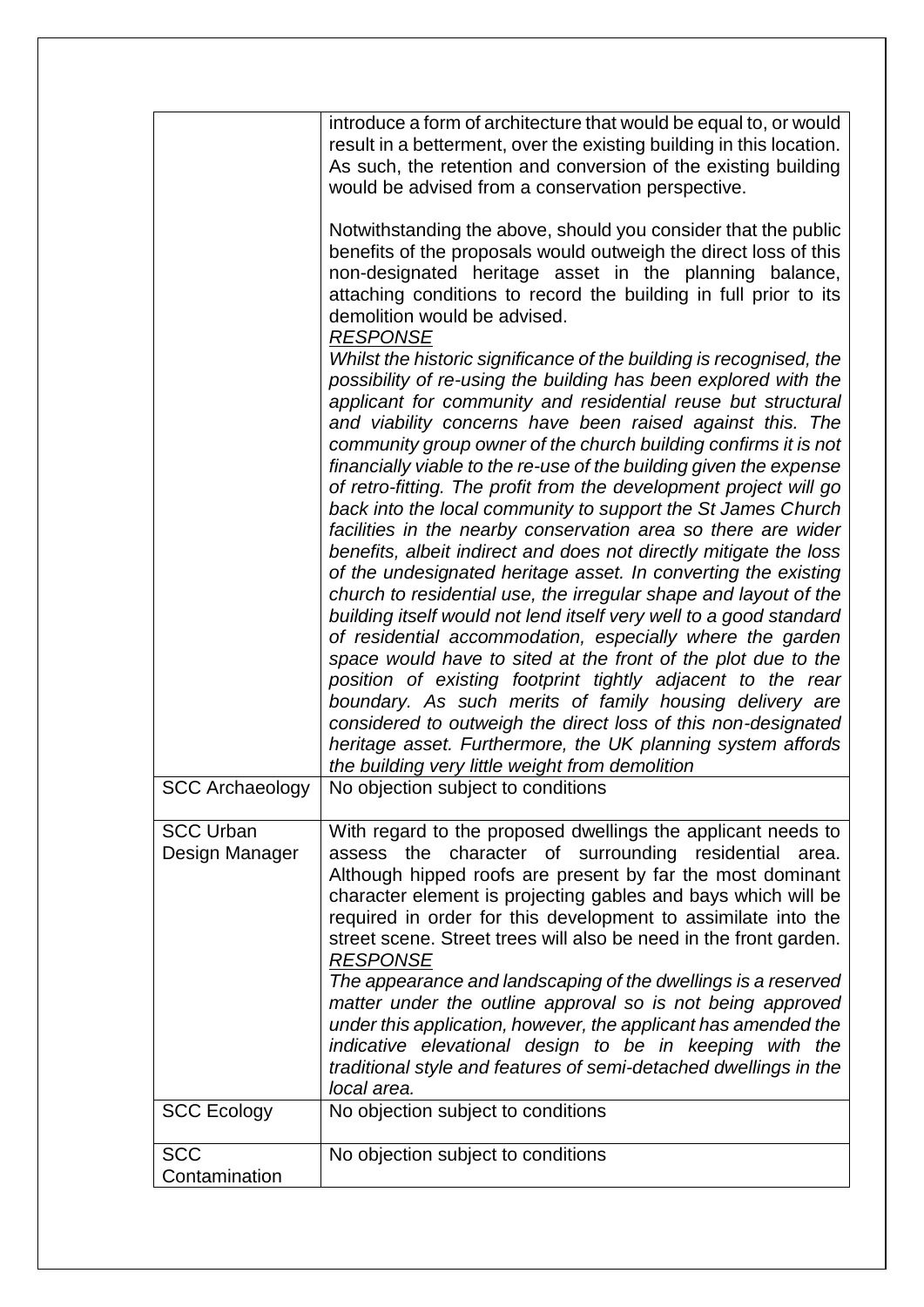| Environmental<br>Health                          | No objection                                                                                                                                                                                                                                                                                                                                                                                                                                                                                                                                                                                                                                                                                                                                                                                                                                                                                                                                                                                                                                                                                                                                                                                                                                                                                                                                                                                                |
|--------------------------------------------------|-------------------------------------------------------------------------------------------------------------------------------------------------------------------------------------------------------------------------------------------------------------------------------------------------------------------------------------------------------------------------------------------------------------------------------------------------------------------------------------------------------------------------------------------------------------------------------------------------------------------------------------------------------------------------------------------------------------------------------------------------------------------------------------------------------------------------------------------------------------------------------------------------------------------------------------------------------------------------------------------------------------------------------------------------------------------------------------------------------------------------------------------------------------------------------------------------------------------------------------------------------------------------------------------------------------------------------------------------------------------------------------------------------------|
| Highways<br>Development<br>Management<br>Officer | No objection<br>Having reviewed the resubmitted site plan, I'm satisfied the<br>vehicle access point does not impact on the accessible kerbing<br>for the bus stop on St James Road. The proposed vehicle<br>access point remains the same as the existing for the church,<br>all be it positioned 3m further south and with a more formalised<br>parking arrangement on site, which will enable vehicles to exit<br>onto the highway in a forward gear. Therefore, Highways DM<br>are satisfied there are no aggravated highways safety<br>concerns arising from the development. If you are minded to<br>approve the application, a condition is recommended to keep<br>the front boundary treatments below 0.6m where they meet the<br>footway, to ensure clear pedestrian sightlines of vehicles<br>exiting the site onto the highway. Cycle storage is acceptable,<br>but a condition should be attached to any approval ensuring a<br>secure Sheffield stand is provided within the store for bikes to<br>be secured to, as per Section 5.3 of the Parking Standards<br>SPD. Also, the cycle stores should be easily accessible from<br>the highway (section 5 of Parking Standards SPD), and either<br>be repositioned closer to the side gates, or provided with a<br>pathway over the lawn area to ensure users can comfortably<br>access.                                                         |
| Sustainability                                   | No objection subject to conditions                                                                                                                                                                                                                                                                                                                                                                                                                                                                                                                                                                                                                                                                                                                                                                                                                                                                                                                                                                                                                                                                                                                                                                                                                                                                                                                                                                          |
| Trees & Open<br><b>Spaces</b>                    | No objection<br>The tree is a London Plane, it has been pollarded but is a<br>species that is well suited to this form of management and does<br>not necessarily make it a poor specimen, pollarded trees can<br>survive long term as they are not subject to the same loading<br>stresses as full grown trees and they can provide valuable<br>habitat from an ecological perspective. The branch structure<br>appears to be strong and is well on the way to forming a new<br>complete crown. With a trunk of this size I would estimate the<br>potential Root Protection Area (RPA) to be somewhere in the<br>region of 6m from the main trunk - this is a conservative<br>estimate and considers the fact that it is both a pollard and that<br>site restrictions such as building foundations or hardstanding<br>may affect the actual rooting pattern. Obviously, this is an<br>estimate based on the photos provided and perhaps highlights<br>the requirement for an accurately measured tree survey,<br>without this I have no way of knowing where protective fencing<br>would be needed to create an exclusion zone that would<br>protect the predicted RPA. If the tree is to be retained it will<br>need some form of fencing at a suitable distance from the trunk<br>to provide protection to the RPA. In my experience,<br>reasonable care is not 'a given' on construction sites and needs |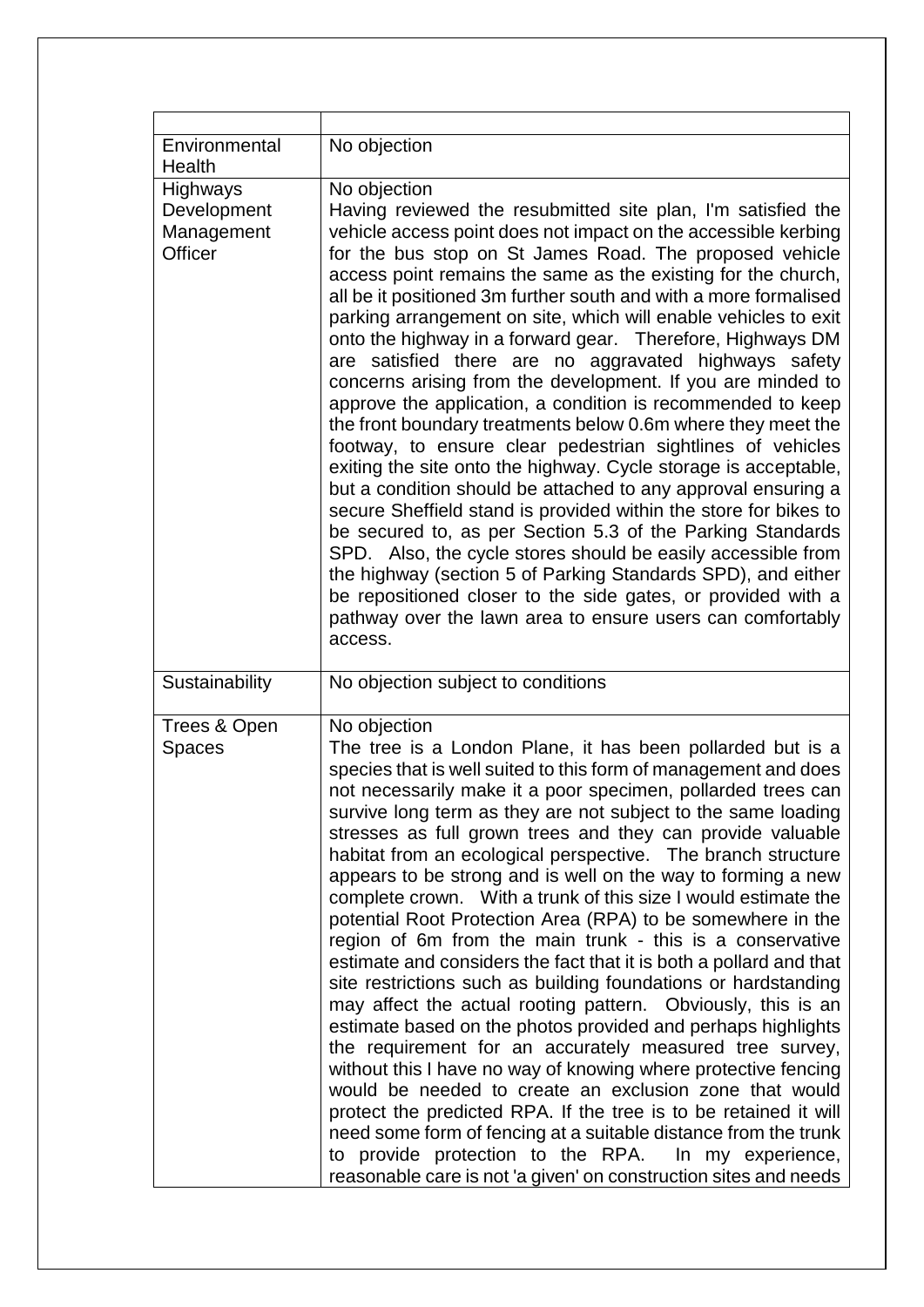|                | to be enforced using such fences, clearly marked<br>and<br>constructed before any demolition traffic enters the site.<br><b>This</b><br>could, as suggested, be covered by pre-commencement and<br>performance conditions placed alongside permission if it were<br>granted.                                                                                                                                                                                                                                                                                                                                                                                                                                                                                                                                                                                                                                                                                                                                                                                                                                                                                                                                                                                                                                                                                                                                                                      |
|----------------|---------------------------------------------------------------------------------------------------------------------------------------------------------------------------------------------------------------------------------------------------------------------------------------------------------------------------------------------------------------------------------------------------------------------------------------------------------------------------------------------------------------------------------------------------------------------------------------------------------------------------------------------------------------------------------------------------------------------------------------------------------------------------------------------------------------------------------------------------------------------------------------------------------------------------------------------------------------------------------------------------------------------------------------------------------------------------------------------------------------------------------------------------------------------------------------------------------------------------------------------------------------------------------------------------------------------------------------------------------------------------------------------------------------------------------------------------|
| Southern Water | It is possible that a sewer now deemed to be public could be<br>crossing the development site. Therefore, should any sewer be<br>found during construction works, an investigation of the sewer<br>will be required to ascertain its ownership before any further<br>works commence on site. The exact position of the public<br>assets must be determined on site by the applicant in<br>consultation with Southern Water, before the layout of the<br>proposed development is finalised.                                                                                                                                                                                                                                                                                                                                                                                                                                                                                                                                                                                                                                                                                                                                                                                                                                                                                                                                                        |
|                | <b>AGENT RESPONSE</b><br>From the Southern Water plan it appears that the water main<br>does not cross any land within the St. John's Centre ownership<br>but instead runs either within the road or the pavement in front<br>of St. Johns; i.e. presumably within highway land. Certainly the<br>applicants don't know the whereabouts of the water main and<br>there isn't anything on the ground that indicates where it runs<br>(there is a manhole cover in the road towards the eastern end<br>of the St. Johns frontage but this doesn't appear to relate to the<br>water main). I'm not sure therefore how we would establish its<br>location and this seems to me to be something that Southern<br>Water should either know or be able to find out themselves. In<br>any event, none of the proposed buildings lie within 6 metres<br>of the line of the water main as shown on the Southern Water<br>plan and there is no need for any tree planting anywhere within<br>that distance. For the most part, the new parking spaces will<br>use dropped kerbs that already exist for access to the St. Johns<br>parking and the necessary works for those spaces that don't<br>will simply involve the installation of dropped kerbs which need<br>not affect the water main.<br><b>CASE OFFICER RESPONSE</b><br>A condition is recommended to require further investigation<br>and necessary protection measures prior to commencement of |
|                | works. Nevertheless, the applicant has to gain separate<br>consent from Southern Water/building regulations in relation to<br>any works potentially affecting a public sewer.                                                                                                                                                                                                                                                                                                                                                                                                                                                                                                                                                                                                                                                                                                                                                                                                                                                                                                                                                                                                                                                                                                                                                                                                                                                                     |

# **6.0 Planning Consideration Key Issues**

- 6.1 The key issues for consideration in the determination of this planning application are:
	- The principle of development;
	- Loss of non-designated heritage asset;
	- Design and effect on character;
	- Residential amenity;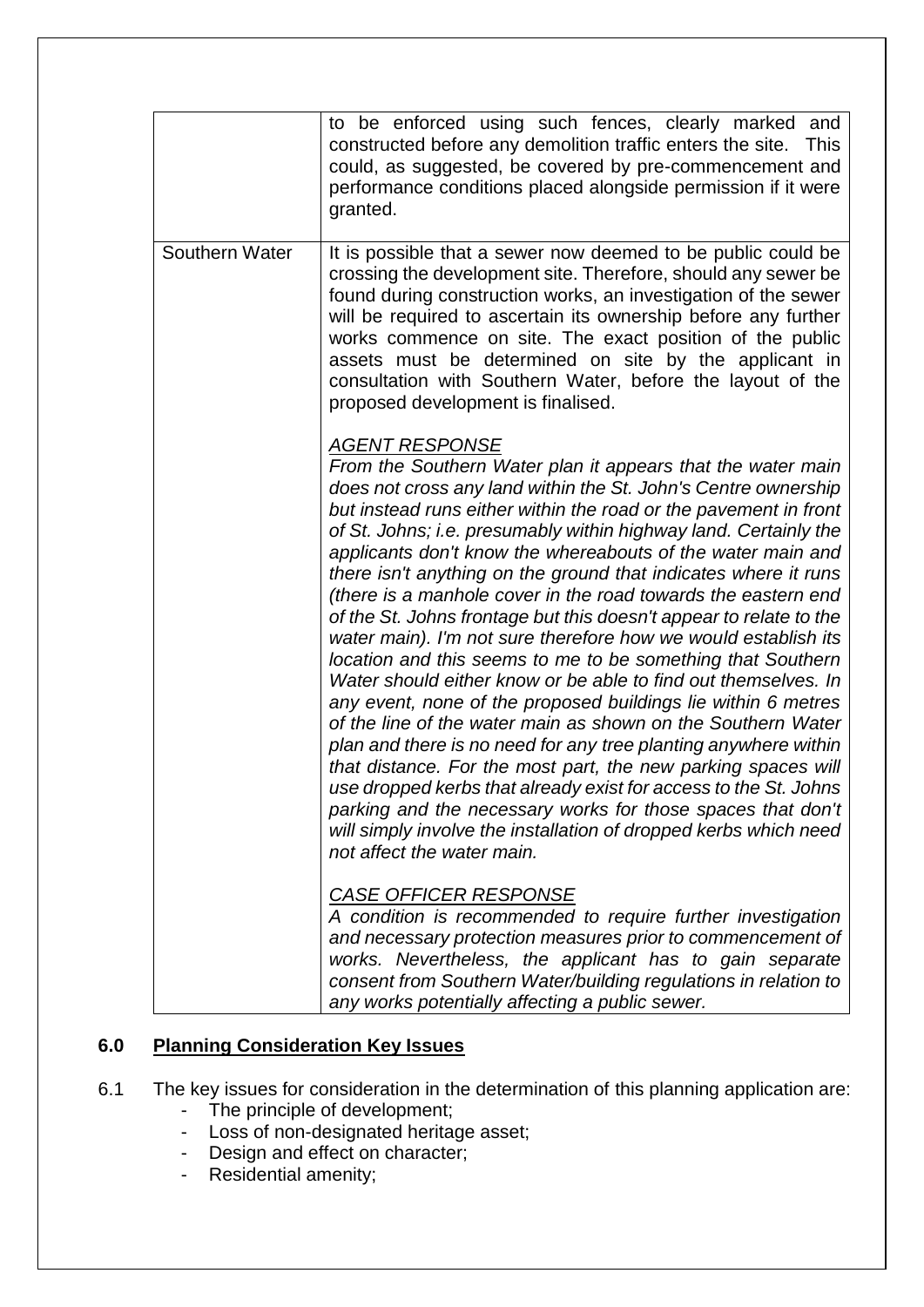- Parking highways and transport and;
- Likely effect on designated habitats.
- 6.2 Principle of Development
- 6.2.1 The Council's Conservation Officer considers that the heritage significance of the existing Church building has the status of a non-designated heritage asset. Paragraph 197 of the NPPF requires the Council to take into account the effect of an application on the significance of a non-designated heritage asset in determining the application. In weighing applications that directly or indirectly affect non-designated heritage assets, a balanced judgement will be required having regard to the scale of any harm or loss and the significance of the heritage asset. This is further discussed in the report below.
- 6.2.2 The church building is designated for community use under policy CS3 whilst the hall provides facilities for local community groups. Paragraph 92 of the NPPF states that the Council should guard against the unnecessary loss of valued facilities and services, particularly where this would reduce the community's ability to meet its dayto-day needs. Community facilities includes pubic houses, as defined by the NPPF and policy CS3 of the Core Strategy. Policy CS3 states that proposals resulting in the loss of a community facility throughout the city will not be supported if it is viable for the commercial, public or community sector to operate it and if there is no similar or replacement facility in the same neighbourhood.
- 6.2.3 The applicant states that the proposed redevelopment of the St. John's Centre forms part of St. James' Church strategic reassessment of its accommodation. In that strategic plan, revenue generated from the development of the St. John's Centre site will help fund the refurbishment and enhancement of the main St James' Church facilities (including Shirley Parish Hall on the corner of Colebrook Avenue and St. James Road) to better suit their regular church and community usage. Although no up to date marketing evidence has been provided to show the viability of the continued use of the building, the loss of the church building and hall itself is not considered to significantly impact on the day to day needs of the local community to access other similar facilities that exist in the local vicinity of St James Road, including the Christadelphian Church (corner of Hanley Road) and the St James Methodist Church. The applicant has provided evidence to show that the structural condition of the building is not viable for upkeep in order to provide the quality of facilities normally required to support local groups and organisations.
- 6.2.4 In terms of the level of development proposed, policy CS5 of the Core Strategy confirms that in medium accessibility locations such as this, density levels should generally accord with the range of 50-100 d.p.h, although caveats this in terms of the need to test the density in terms of the character of the area and the quality and quantity of open space provided. The proposal would achieve a residential density of 53 d.p.h which is compliant, however, it needs to be tested in terms of the merits of the scheme as a whole. This is discussed in more detail below.
- 6.2.5 Whilst the site is not identified for development purposes, the Council's policies promote the efficient use of previously developed land to provide housing. The site is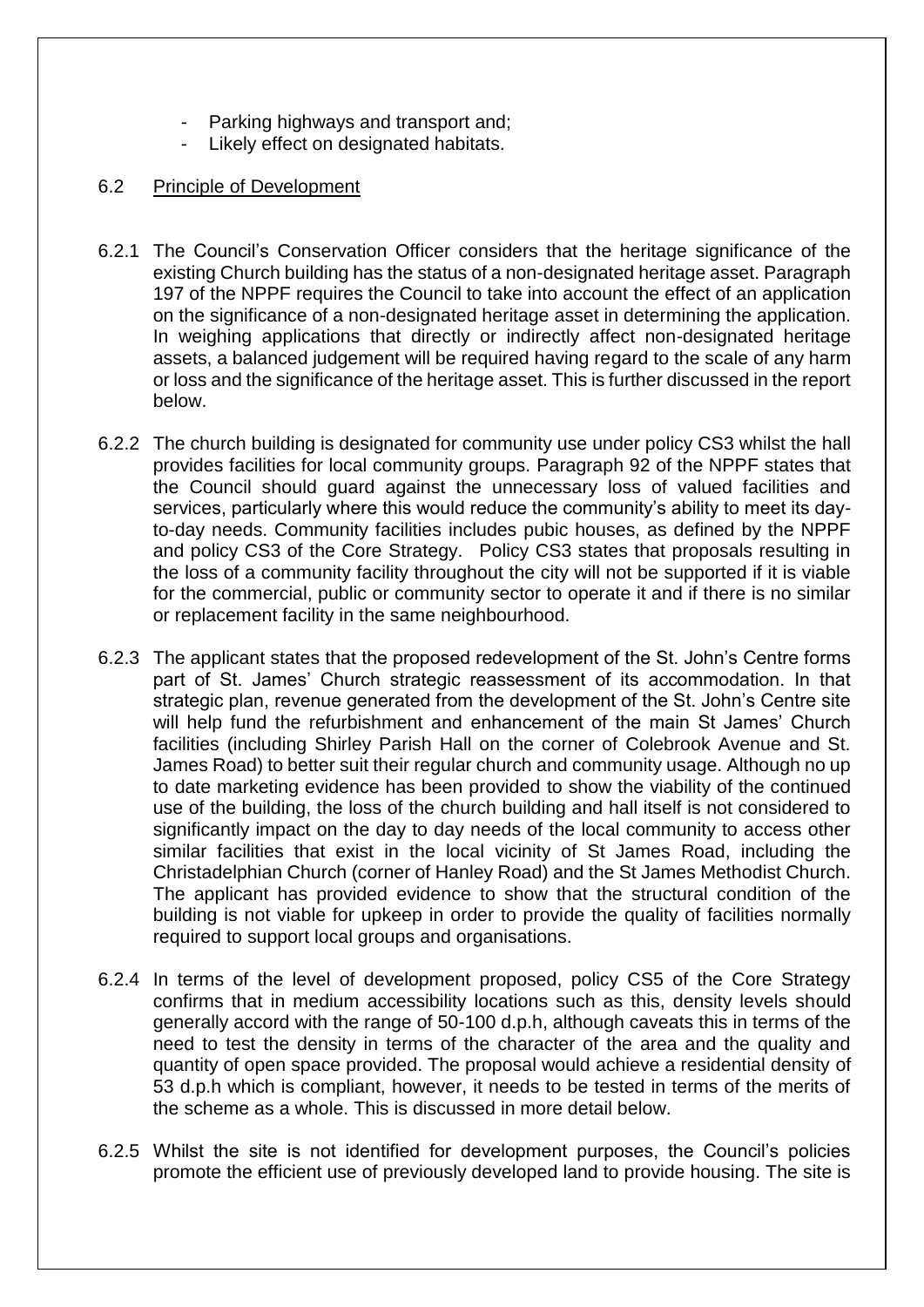not allocated for housing however it represents an opportunity for windfall housing. The Local Development Framework Core Strategy identifies the Council's current housing need and this scheme would assist the Council in meeting its targets. The City has a housing need as well as a need for dwellings suitable for smaller households to diversify the mix and balance of the community. As detailed in Policy CS4 an additional 16,300 homes need to be provided within the City between 2006 and 2026. However it should be noted that up to 2021/22 the Council has sufficient completions and allocations without needing to rely on any windfall housing.

6.2.6 As such, the principle of the proposed residential development of the previously developed land can be supported, subject to the loss of the non-designated heritage asset can be justified.

### 6.3 Loss of non-designated heritage asset

- 6.3.1 It is recognised that the Conservation Officer considers that the building is redolent of its period and displays the simple and restrained form of modernist architecture of the post-war period and stands out, and positively contributes to the character of the area. A building of this type also contains a strong historical and social connection to the community to which it once served. Consequently, the building contains a moderate degree of heritage interest (significance), and as such, it would be considered a nondesignated heritage asset under the NPPF.
- 6.3.2 In the weighing up whether the public benefits of the proposals would outweigh the direct loss of this non-designated heritage asset in the planning balance, the applicant has provided evidence to demonstrate that i) the building is not suitable for residential conversion given the significant costs to upgrade the structure to modern construction standards, ii) the quality of the current facilities and high cost of upkeep for a nonprofit organisation does not offer the modern facilities which meets the needs of local groups and organisations.
- 6.3.3 As such, although the loss of the building is regrettable, on balance the replacement of the ailing building with the positive benefit of re-purposing the site for family housing within a suburban area to boost housing supply would therefore outweigh its loss given the limited prospect of being modernised to be fit for purpose in order to provide suitable facilities to meet the day to day needs of local community groups and congregations.

### 6.4 Design and effect on character

6.4.1 The layout and scale of the development has been well designed to ensure it respects the established character of the area, both in terms of falling well within the expected density range, and not physically over-developing the land with regards to the building footprint coverage of each individual plot. Although a reserved matter to be assessed after the outline stage, the indicative design of the amended building elevations sympathetically reflects the traditional style and features of the typical semi-detached dwellings in the surrounding area. That said, when it comes to reserved matters submitted by the current or future landowner, officers will expect the design to reflect the indicative drawings to ensure it is in keeping with the local character, and the layout, scale and massing parameters will be fixed by the approved outline plans.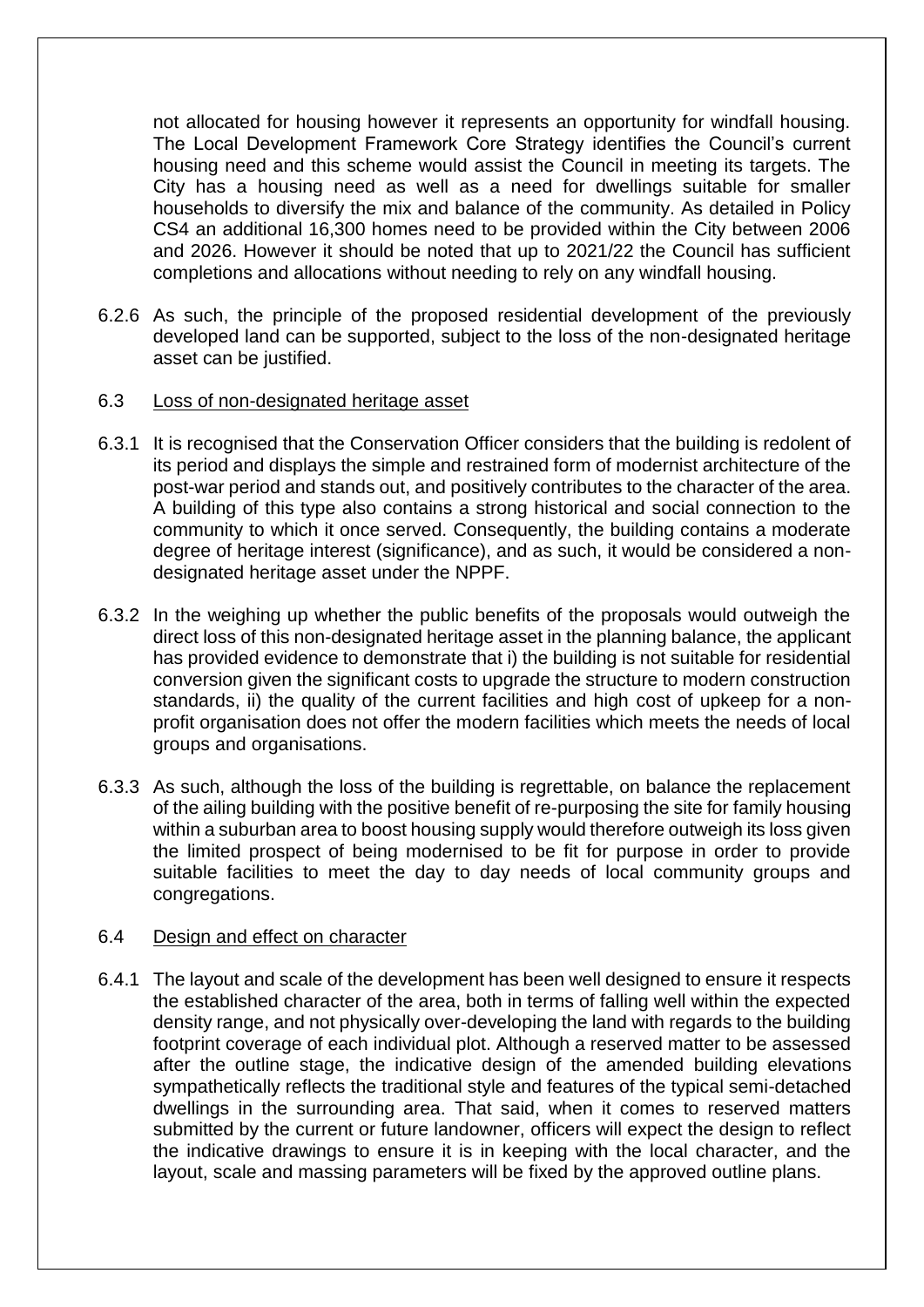- 6.4.2 The frontage of the existing church is pre-dominantly covered by tarmac/concrete hardstanding. Due to the conflict between the location of the existing accessible bus stop kerbing within the path of the driveways of plots 3 and 4, it is not possible to reconfigure the existing front hardstanding to form individual driveways for each plot. Instead the existing hardstanding area in front of the church building will be re-utilised to create a formal parking area with on-site turning available. The level of hardstanding and parking associated with the amended layout of the frontage will not significantly change the appearance of the existing street scene, whilst there would be betterment from the opportunity to provide low boundary front walls and soft landscaping, including tree planting.
- 6.4.3 The Tree Officer is satisfied that the layout of the proposed development would not adversely harm the health of the existing London Plane tree in the rear north-west corner of the site, however, further details of protective fencing will be requested prior to commencement of development to safeguard the tree during construction.

## 6.5 Residential amenity

6.5.1 Whilst the internal floor layout of the proposed dwellings is a matter reserved at outline stage for approval, however, it is clear from the proposed the scale, massing and layout of the two storey dwellings that there is adequate separation between the neighbouring residential properties eitherside (60 Raymond Road & 1 St James Road) and those bordering to the south-west in Raymond Road to ensure that access to privacy, outlook and light enjoyed by the neighbouring residents is adequately maintained in accordance with the standards set out in section 2 of the Residential Design Guide. Furthermore, the indicative scheme demonstrates that quality family housing is possible on this site with dual aspect, compliant floorspace and external garden space and a parking space.

## 6.6 Parking highways and transport

- 6.6.1 It should be noted that the trips associated with the existing community/church use of the land and vehicle access already has an impact itself on the highway network from traffic and parking demand in the local area. Following the amended plans to reconfigure the access and parking layout on the existing frontage, the Highways Officer is satisfied that the proposed development would not adversely affect road safety nor conflict with the use of bus stop and accessible bus stop kerb for passengers to board a bus at the adjacent stop. Conditions are recommended to ensure any front boundary treatment is minimised to 0.6m to retain safe access visibility.
- 6.6.2 The maximum parking standards required for this development is 8 off-road spaces (2 per 3 bed dwelling). The proposed development provides 4 spaces (1 per dwelling). The applicant carried out 3 parking surveys covering streets within 200m walking distance of the site, in accordance with the Lambeth Model. This was over the course of 3 nights in December (10<sup>th</sup>, 17<sup>th</sup> & 30<sup>th</sup> between 00:30-00:50 hours). Out of the potential street parking capacity of 319 spaces, an average of 38% kerb-side capacity was observed (121 available street spaces). Therefore, the applicant has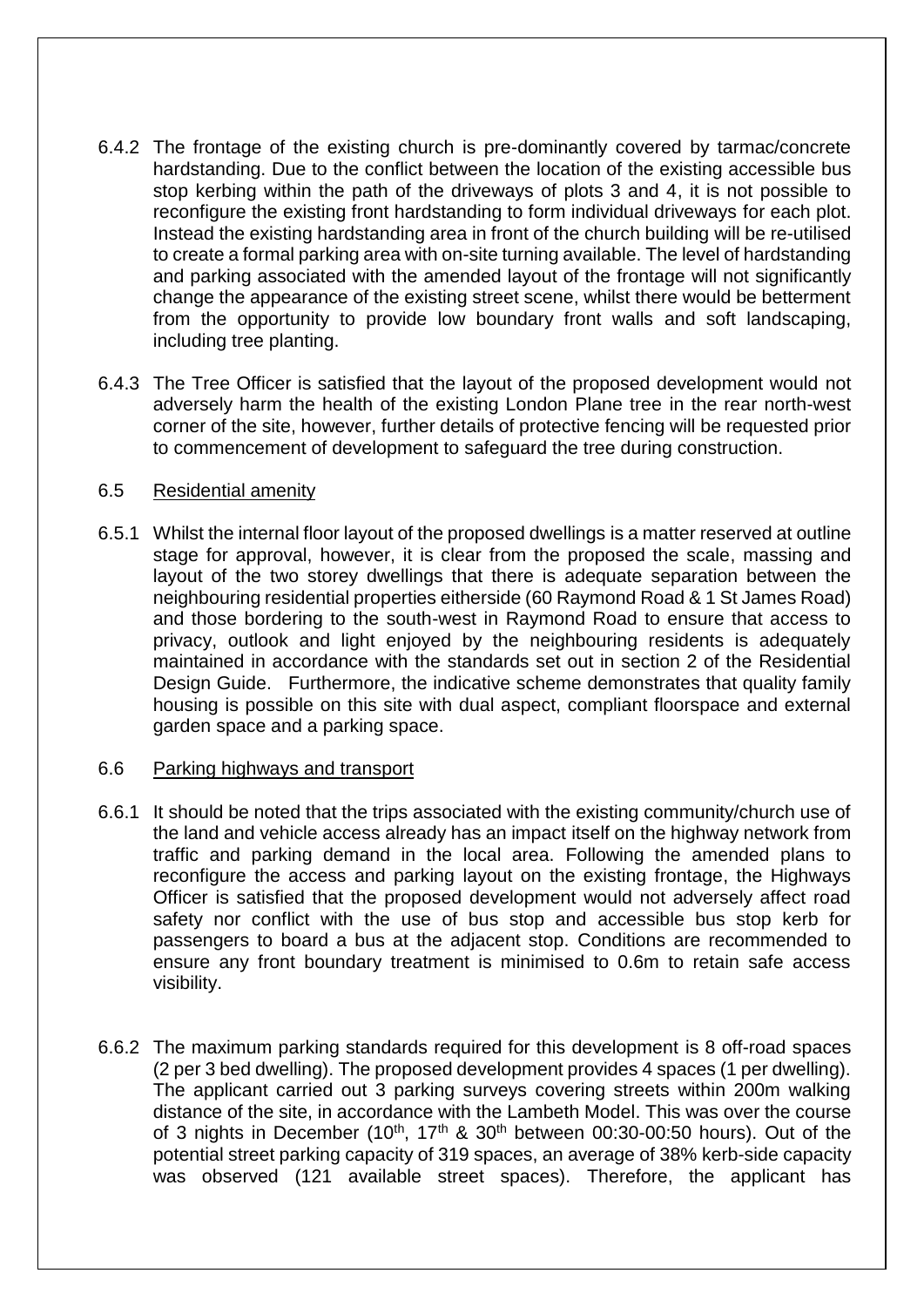demonstrated that there is sufficient enough on-street parking capacity to adequately absorb the 4 space shortfall below the maximum standards without unduly harming the amenity of local residents by displacing or competing with existing street parking available.

- 6.6.3 The detail of refuse and cycle storage can be agreed by planning conditions.
- 6.7 Likely effect on designated habitats
- 6.7.1 The proposed development, as a residential scheme, has been screened (where mitigation measures must now be disregarded) as likely to have a significant effect upon European designated sites due to an increase in recreational disturbance along the coast and in the New Forest. Accordingly, a Habitat Regulations Assessment (HRA) has been undertaken, in accordance with requirements under Regulation 63 of the Conservation of Habitats and Species Regulations 2017, see *Appendix 1*. The HRA concludes that, provided the specified mitigation of a Solent Recreation Mitigation Strategy (SRMP) contribution and a minimum of 5% of any CIL taken directed specifically towards Suitably Accessible Green Space (SANGS), the development will not adversely affect the integrity of the European designated sites.

# **7. Summary**

7.1 In summary, the application has demonstrated that the proposed redevelopment of the existing church building would not reduce the community's ability to meet it's day to day needs. Whilst it is recognised that the development will replace a building of non-designated heritage status, its retention and future upkeep or reuse is not feasible or viable and the Church have indicated that revenue from the disposal of this site will assist in supporting its other community facilities within the neighbourhood In weighing up the planning balance, the public losses would be outweighed by overall public benefits of family housing delivery. The officers are satisfied that the access and parking layout does not cause significant risk to road safety in the local area, and the design and layout of the scheme complements the character and appearance of the street scene and maintains the amenity of local residents, and provides a good standard of family housing accommodation.

# **8. Conclusion**

8.1 It is recommended that planning permission be granted subject to the conditions set out below.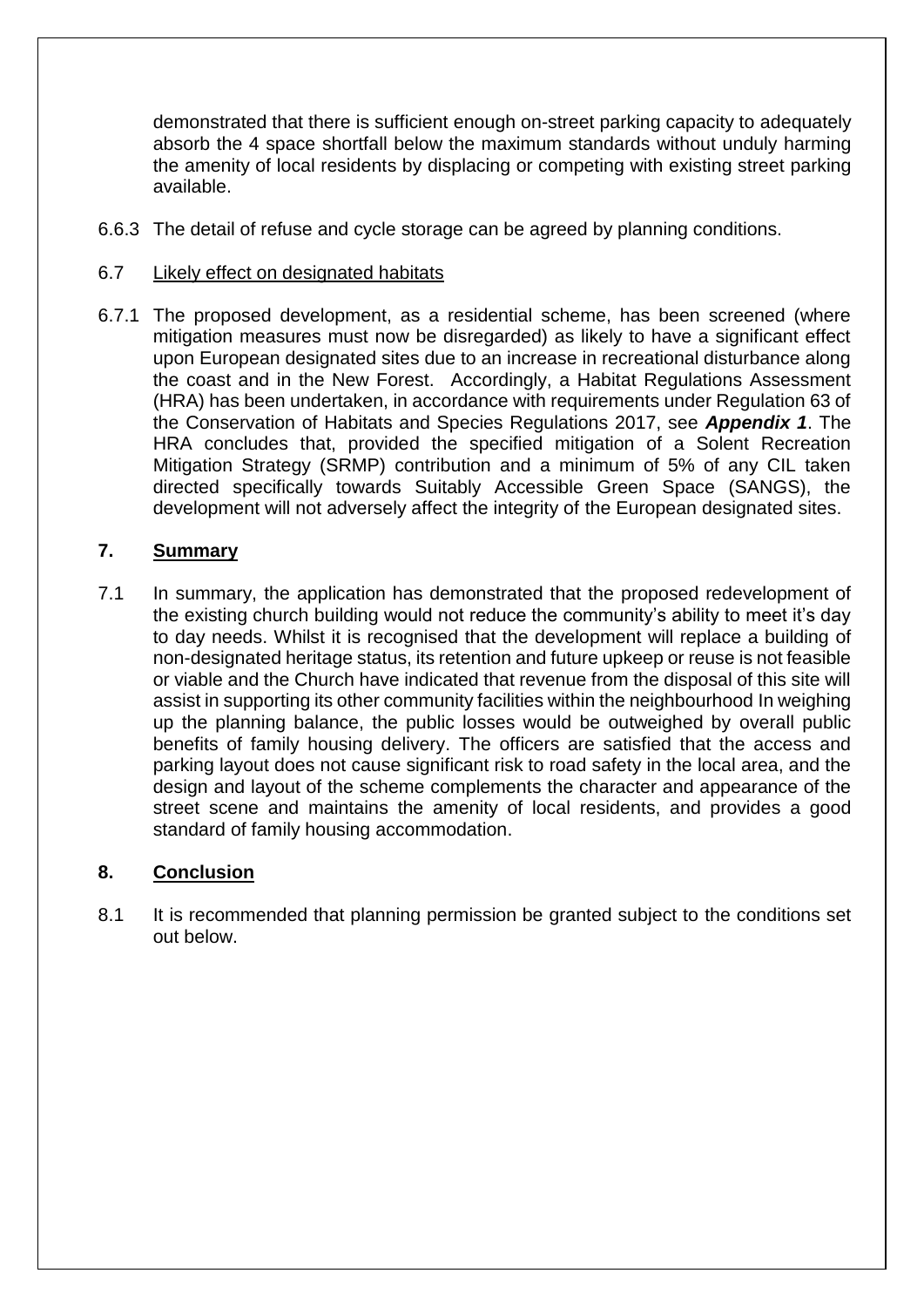# **Local Government (Access to Information) Act 1985**

**Documents used in the preparation of this report Background Papers**

1. (a) (b) (c) (d) 2. (b) (c) (d) (f) 4.(f) (g) (vv) 6. (a) (b) 7. (a)

# **SB Initials for 22/06/21 PROW Panel**

# **PLANNING CONDITIONS**

# **01. Outline Permission Timing Condition (Performance)**

Outline Planning Permission for the principle of the development proposed and the following matters sought for consideration, namely the layout of buildings and other external ancillary areas, the means of access (vehicular and pedestrian) into the site and the buildings, the scale, massing and bulk of the structure of the site is approved subject to the following:

- (i) Written approval of the details of the following awaited reserved matters shall be obtained from the Local Planning Authority prior to any works taking place on the site:
	- the landscaping of the site specifying both the hard, soft treatments and means of enclosures alongside its ongoing maintenance.
	- the appearance and architectural design specifying the external materials to be used;
- (ii) An application for the approval of the outstanding reserved matters shall be made in writing to the Local Planning Authority before the expiration of three years from the date of this Outline Permission
- (iii) The development hereby permitted shall be begun before the expiration of two years from the date of approval of the last application of the reserved matters to be approved.

Reason: To enable the Local Planning Authority to control the development in detail and to comply with Section 91 and Section 92 of the Town and Country Planning Act 1990 (as amended).

## **02. Details of building materials to be used (Pre-Commencement Condition)**

Notwithstanding the information shown on the approved drawings and application form, with the exception of site clearance, demolition and preparation works, no development works shall be carried out until a written schedule of external materials and finishes, including samples and sample panels where necessary, has been submitted to and approved in writing by the Local Planning Authority. These shall include full details of the manufacturer's composition, types and colours of the external materials to be used for external walls, windows, doors, rainwater goods, and the roof of the proposed buildings. It is the Local Planning Authority's practice to review all such materials on site. The developer should have regard to the context of the site in terms of surrounding building materials and should be able to demonstrate why such materials have been chosen and why alternatives were discounted. If necessary this should include presenting alternatives on site. Development shall be implemented only in accordance with the agreed details.

Reason: To enable the Local Planning Authority to control the development in detail in the interests of amenity by endeavouring to achieve a building of visual quality.

## **03. Construction Management Plan (Pre-Commencement)**

Before any development or demolition works are commenced details shall be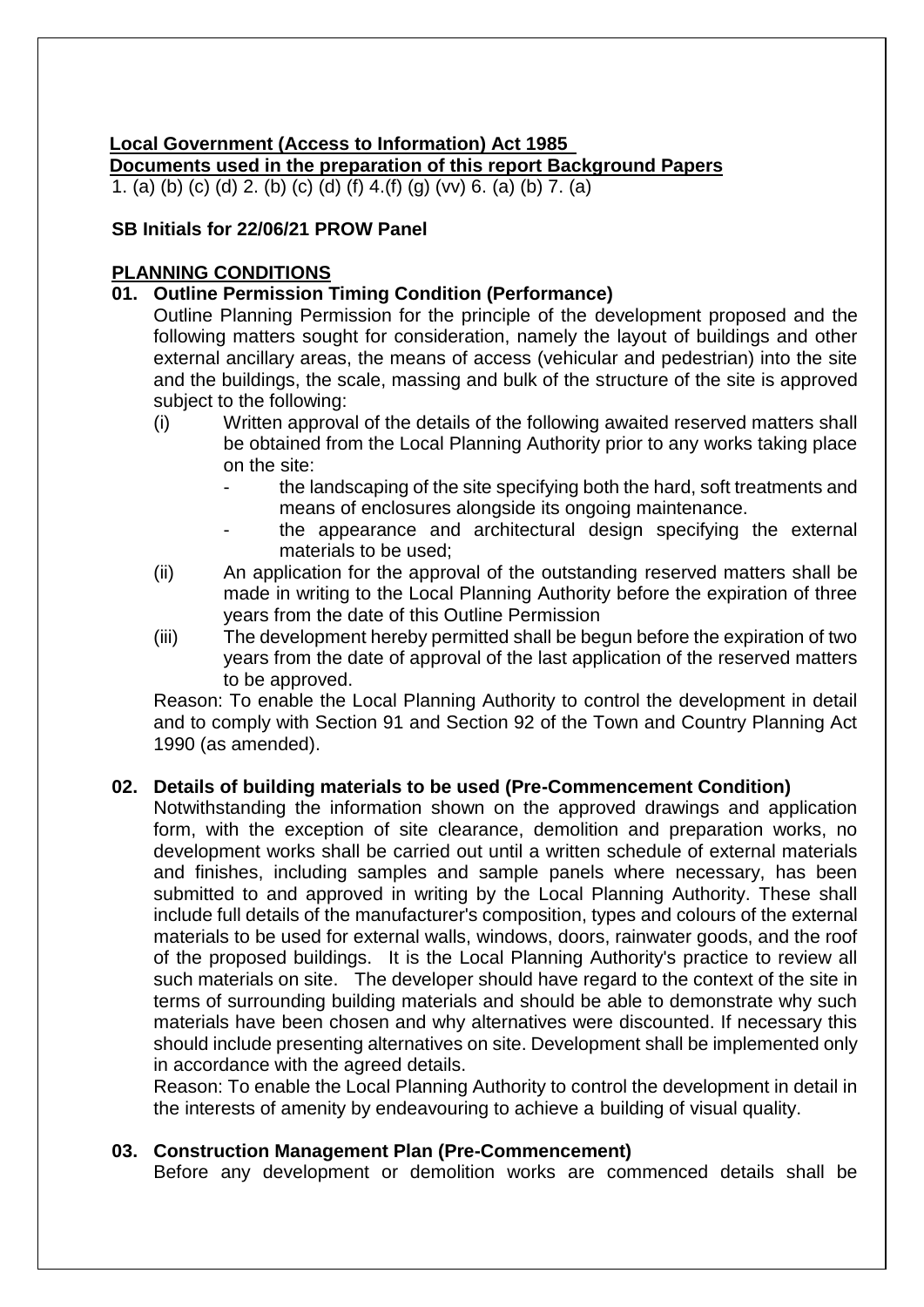submitted to and approved in writing by the Local Planning Authority making provision for a Construction Method Plan for the development. The Construction Management Plan shall include details of:

(a) parking of vehicles of site personnel, operatives and visitors;

(b) loading and unloading of plant and materials;

(c) storage of plant and materials, including cement mixing and washings, used in constructing the development;

(d) treatment of all relevant pedestrian routes and highways within and around the site throughout the course of construction and their reinstatement where necessary;

(e) measures to be used for the suppression of dust and dirt throughout the course of construction;

(f) details of construction vehicles wheel cleaning; and,

(g) details of how noise emanating from the site during construction will be mitigated. The approved Construction Management Plan shall be adhered to throughout the development process unless agreed otherwise in writing by the local planning authority.

Reason: In the interest of health and safety, protecting the amenity of local land uses, neighbouring residents, the character of the area and highway safety.

## **04. Hours of work for Demolition / Clearance / Construction (Performance)**

All works relating to the demolition, clearance and construction of the development hereby granted shall only take place between the hours of:

Monday to Friday 68:00 to 18:00 hours

Saturdays 09:00 to 13:00 hours

And at no time on Sundays and recognised public holidays.

Any works outside the permitted hours shall be confined to the internal preparations of the buildings without audible noise from outside the building, unless otherwise agreed in writing by the Local Planning Authority.

Reason: To protect the amenities of the occupiers of existing nearby residential properties.

# **05. Land Contamination investigation and remediation (Pre-Commencement & Occupation)**

Prior to the commencement of development approved by this planning permission (or such other date or stage in development as may be agreed in writing with the Local Planning Authority), a scheme to deal with the risks associated with contamination of the site shall be submitted to and approved by the Local Planning Authority. That scheme shall include all of the following phases, unless identified as unnecessary by the preceding phase and approved in writing by the Local Planning Authority:

- 1. A desk top study including;
- historical and current sources of land contamination
- results of a walk-over survey identifying any evidence of land contamination
- identification of the potential contaminants associated with the above
- an initial conceptual site model of the site indicating sources, pathways and receptors
- a qualitative assessment of the likely risks
- any requirements for exploratory investigations.
- 2. A report of the findings of an exploratory site investigation, characterising the site and allowing for potential risks (as identified in phase 1) to be assessed.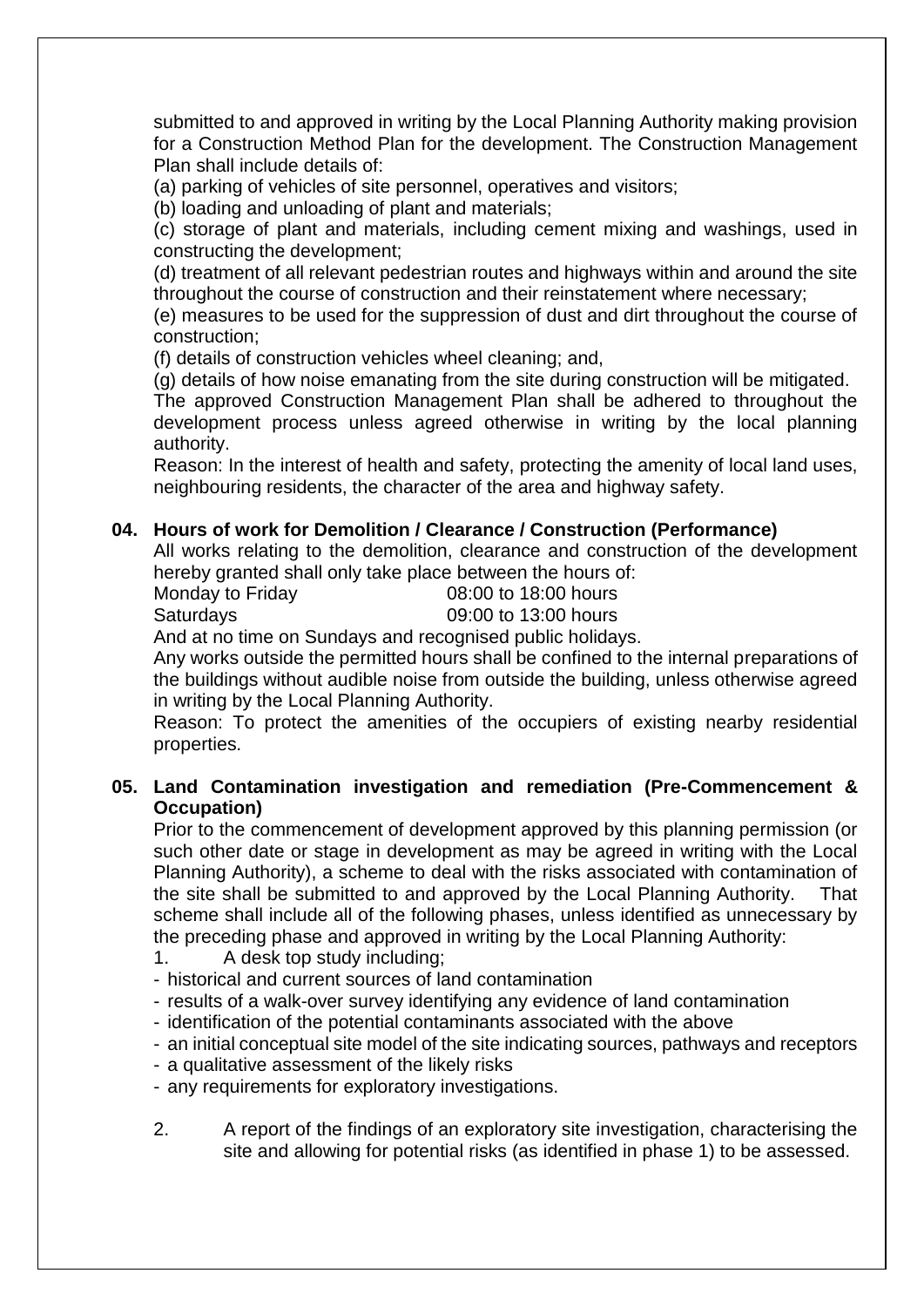3. A scheme of remediation detailing the remedial actions to be taken and how they will be implemented.

On completion of the works set out in (3) a verification report shall be submitted to the Local Planning Authority confirming the remediation actions that have been undertaken in accordance with the approved scene of remediation and setting out any measures for maintenance, further monitoring, reporting and arrangements for contingency action. The verification report shall be approved by the Local Planning Authority prior to the occupation or operational use of any stage of the development. Any changes to these agreed elements require the express consent of the local planning authority. Reason: To ensure land contamination risks associated with the site are appropriately investigated and assessed with respect to human health and the wider environment and where required remediation of the site is to an appropriate standard.

### **06. Use of uncontaminated soils and fill (Performance)**

Clean, uncontaminated soil, subsoil, rock, aggregate, brick rubble, crushed concrete and ceramic shall only be permitted for infilling and landscaping on the site. Any such materials imported on to the site must be accompanied by documentation to validate their quality and be submitted to the Local Planning Authority for approval prior to the occupancy of the site.

Reason: To ensure imported materials are suitable and do not introduce any land contamination risks onto the development.

## **07. Energy & Water [Pre-Construction]**

With the exception of site clearance, demolition and preparation works, no development works shall be carried out until written documentary evidence demonstrating that the development will achieve a minimum 19% improvement over current Building Regulation part L Target Emission Rate requirements and 105 Litres/Person/Day internal water use. Design stage SAP calculations and a water efficiency calculator shall be submitted to the Local Planning Authority for its approval, unless an otherwise agreed timeframe is agreed in writing by the LPA.

Reason: To ensure the development minimises its overall demand for resources and to demonstrate compliance with policy CS20 of the Local Development Framework Core Strategy Development Plan Document Adopted Version (Amended 2015).

### **08. Energy & Water [Performance]**

Within 6 months of any part of the development first becoming occupied, written documentary evidence proving that the development has achieved at minimum 19% improvement over current Building Regulations Target Emission Rate (TER) requirements and 105 Litres/Person/Day internal water use in the form of final SAP calculations and water efficiency calculator and detailed documentary evidence confirming that the water appliances/fittings have been installed as specified shall be submitted to the Local Planning Authority for its approval.

REASON: To ensure the development has minimised its overall demand for resources and to demonstrate compliance with Policy CS20 of the Adopted Core Strategy (Amended 2015).

### **09. Archaeological structure-recording [Pre-Commencement Condition]**

No development shall take place within the site until the implementation of a programme of recording has been secured in accordance with a written scheme of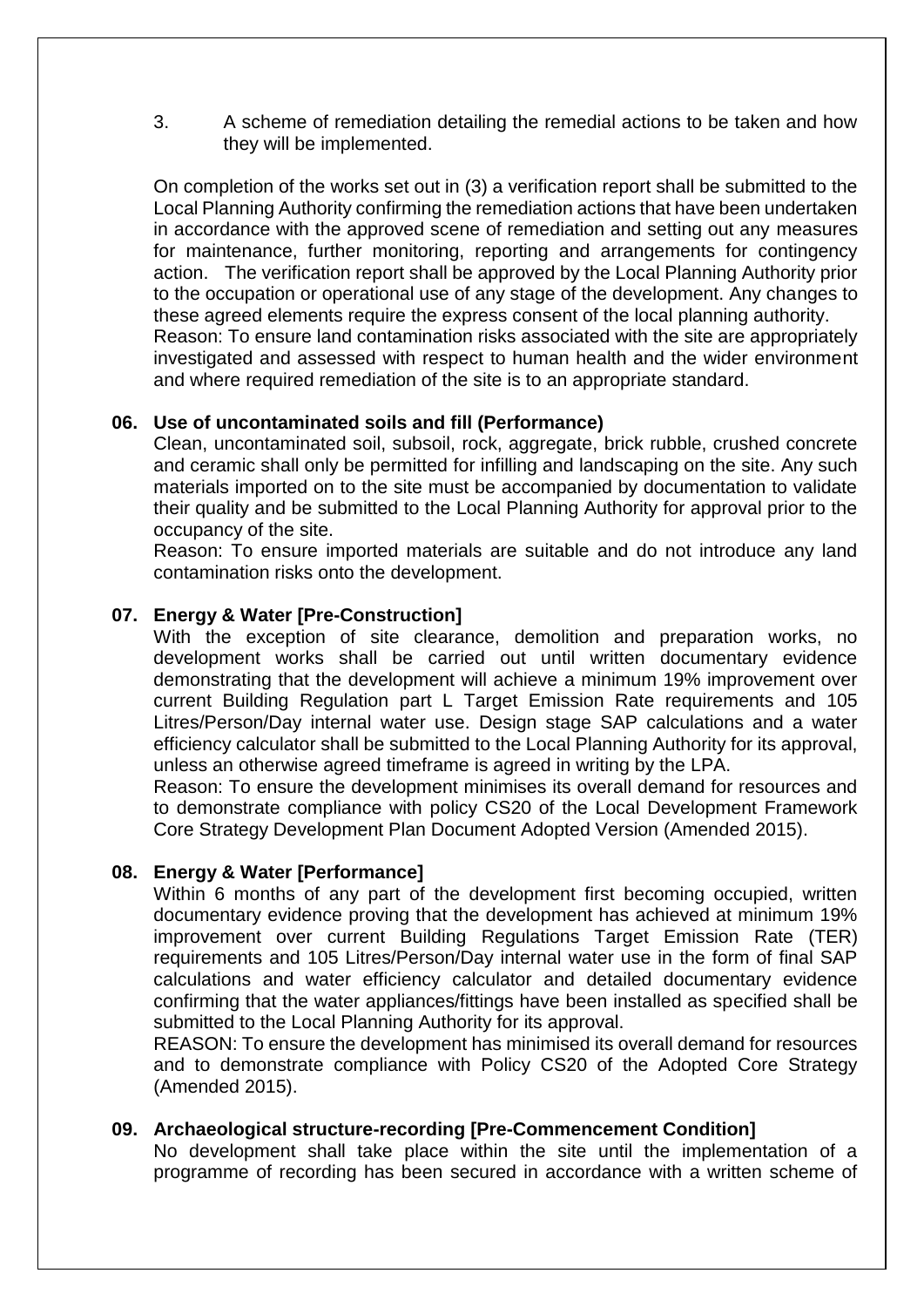investigation which has been submitted to and approved by the Local Planning Authority.

Reason: To ensure that the recording of a significant structure is initiated at an appropriate point in development procedure.

**10. Archaeological structure-recording work programme [Performance Condition]** The developer will secure the completion of a programme of archaeological work in accordance with a written scheme of investigation which has been submitted to and approved by the Local planning Authority.

Reason: To ensure that the archaeological investigation is completed.

# **11. Archaeological watching brief investigation [Pre-Commencement Condition]**

No development (apart from above-ground demolition) shall take place within the site until the implementation of a programme of archaeological work has been secured in accordance with a written scheme of investigation which has been submitted to and approved by the Local planning Authority.

Reason: To ensure that the archaeological investigation is initiated at an appropriate point in development procedure.

# **12. Archaeological watching brief work programme [Performance Condition]**

The developer will secure the completion of a programme of archaeological work in accordance with a written scheme of investigation which has been submitted to and approved by the Local planning Authority.

Reason: To ensure that the archaeological investigation is completed.

## **13. Public Sewer protection (Performance)**

Prior to the commencement of development, details of the measures to protect the public sewer from damage during the demolition and construction shall be submitted to and approved by the Local Planning Authority in writing. The measures shall be implemented as approved for the duration of demolition and construction works. Reason: In order to safeguard the public sewer.

### **14. Tree Retention and Safeguarding (Pre-Commencement Condition)**

All trees to be retained pursuant to any other condition of this decision notice shall be fully safeguarded during the course of all site works including preparation, demolition, excavation, construction and building operations. No operation in connection with the development hereby permitted shall commence on site until the tree protection as a greed by the Local Planning Authority has been erected. Details of the specification and position of all protective fencing shall be indicated on a site plan and agreed with the Local Planning Authority in writing before any site works commence. The fencing shall be maintained in the agreed position until the building works are completed, or until such other time that may be agreed in writing by the Local Planning Authority following which it shall be removed from the site.

Any trees to be felled pursuant to this decision notice will be replaced with species of trees to be agreed in writing with the Local Planning Authority prior to the commencement of development at a ratio of two replacement trees for every single tree removed. The trees will be planted within the site or at a place agreed in writing with the Local Planning Authority. The Developer shall be responsible for any replacements for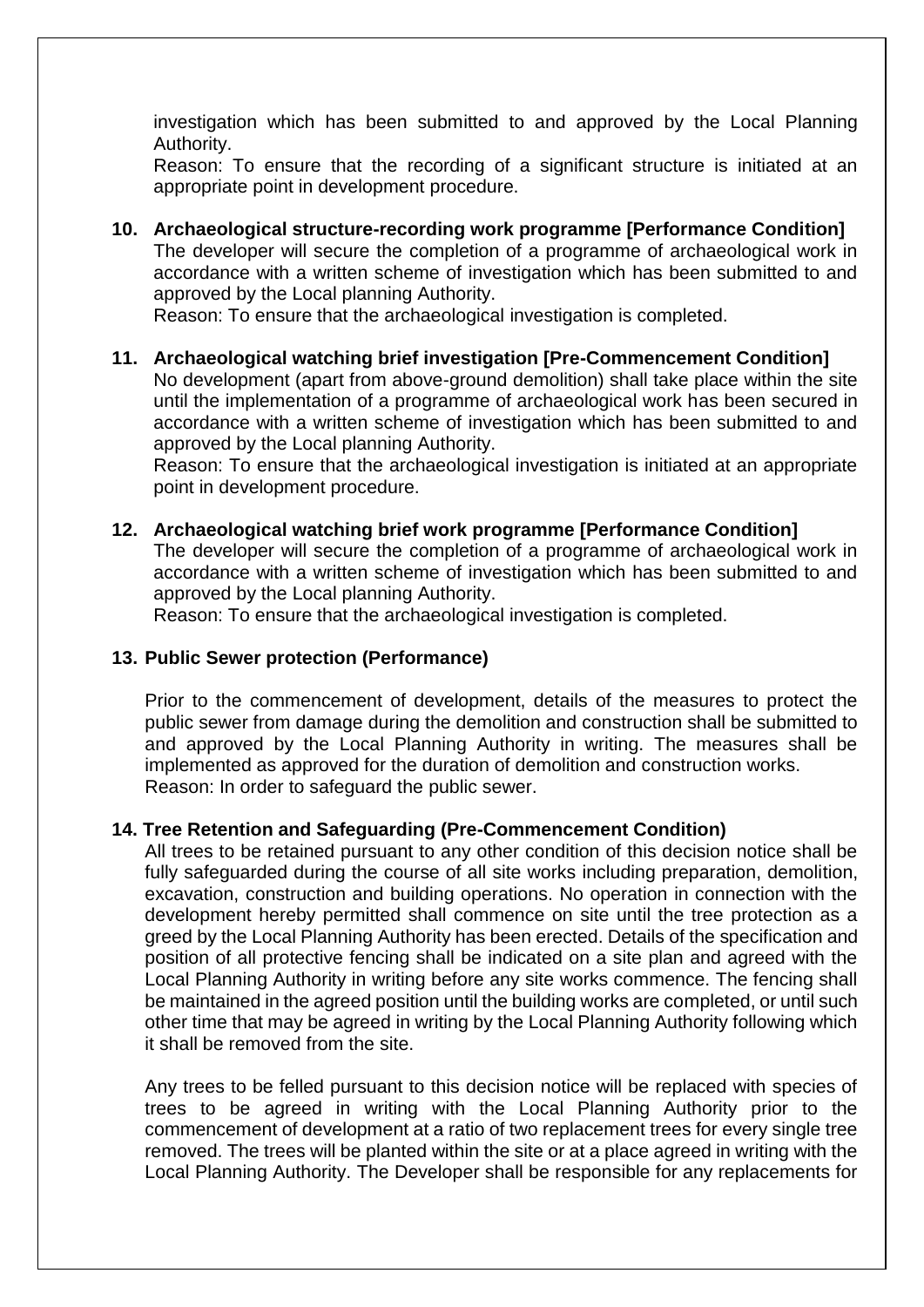a period of 5 years from the date of planting. The replacement planting shall be carried out within the next planting season (between November and March) following the completion of construction. If the trees, within a period of 5 years from the date of planting die, fail to establish, are removed or become damaged or diseased, they will be replaced by the site owner / site developer or person responsible for the upkeep of the land in the next planting season with others of a similar size and species unless the Local Planning Authority gives written consent to any variation.

Reason: To ensure that trees to be retained will be adequately protected from damage throughout the construction period.

## **15**. **Ecological Mitigation Statement (Pre-Commencement)**

Prior to development commencing, including site clearance, the developer shall submit a programme of habitat and species mitigation and enhancement measures, which unless otherwise agreed in writing by the Local Planning Authority shall be implemented in accordance with the programme before any demolition work or site clearance takes place.

Reason: To safeguard protected species under the Wildlife and Countryside Act 1981 (as amended) in the interests of preserving and enhancing biodiversity.

### **16**. **Protection of nesting birds (Performance)**

No clearance of vegetation likely to support nesting birds shall take place between 1 March and 31 August unless a method statement has been agreed in writing by the Local Planning Authority and works implemented in accordance with the agreed details.

Reason: For the safeguarding of species protected by The Wildlife & Countryside Act 1981 (as amended) and the conservation of biodiversity

### **17. External Lighting Scheme (Pre-Commencement)**

Prior to the development hereby approved first coming into occupation, external lighting shall be implemented in accordance with a scheme to be submitted to and approved in writing by the Local Planning Authority. The lighting scheme shall be thereafter retained as approved.

Reason: In the interest of biodiversity and protection of wildlife habitat.

### **18. Cycle storage facilities (Pre-Occupation Condition)**

Notwithstanding the approved plans, before the development hereby approved first comes into occupation, secure and covered storage for bicycles shall be provided in accordance with details to be first submitted to and approved in writing by the Local Planning Authority. This shall include details of the provision of internal horizontal stands to secure each cycle, entrance locking system for residents, and specification of internal and external lighting to be fitted. The storage shall be thereafter retained as approved.

Reason: To encourage cycling as an alternative form of transport.

### **19. Refuse & Recycling (Pre-Occupation)**

Prior to the occupation of the dwellings hereby approved, details of storage for refuse and recycling, together with the access to it and waste collection management plan, shall be submitted to and approved in writing by the Local Planning Authority. The storage shall be provided in accordance with the agreed details before the dwellings are first occupied and thereafter retained as approved. Unless otherwise agreed by the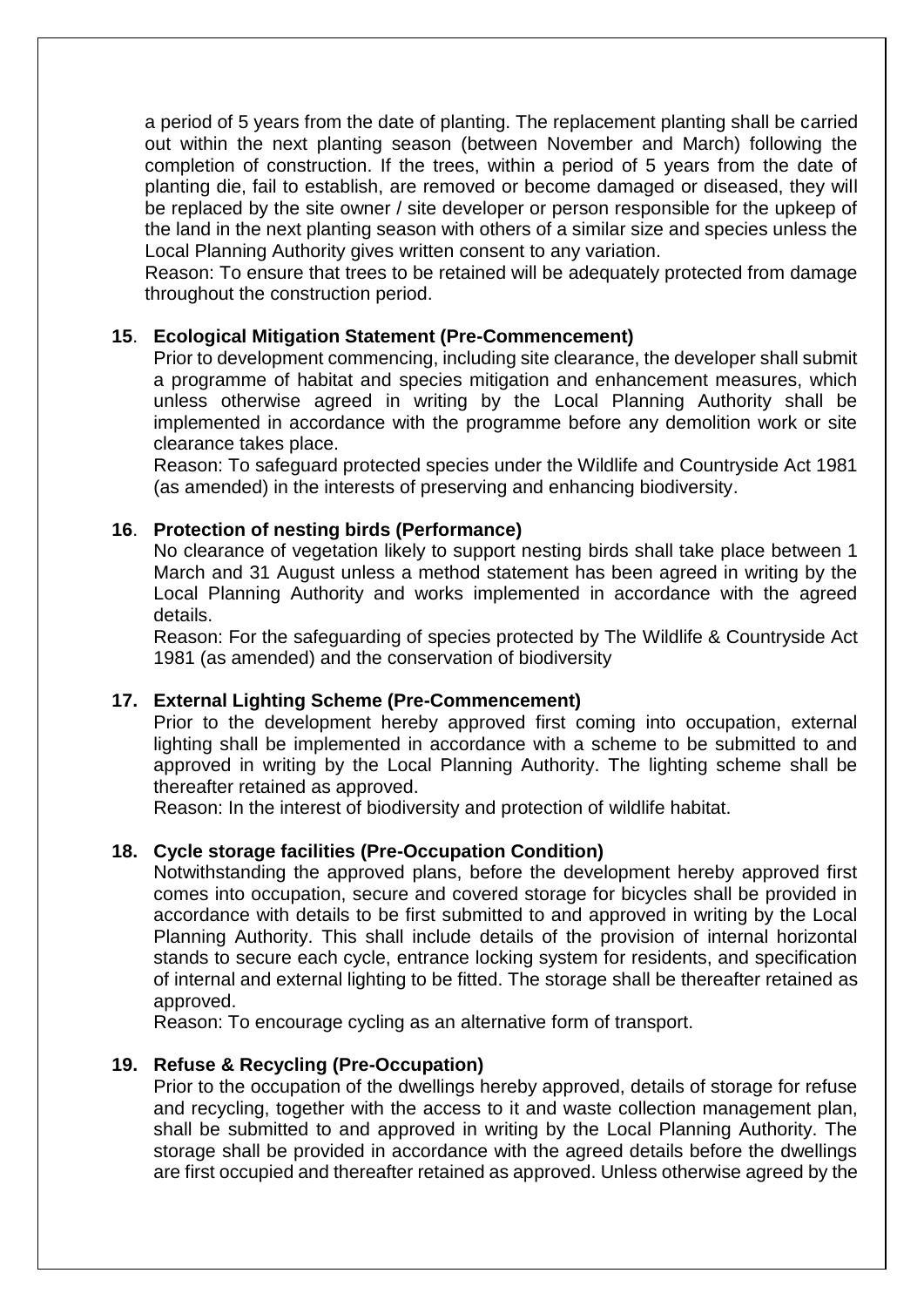Local Planning Authority, except for collection days only, no refuse shall be stored to the front of the development hereby approved.

Reason: In the interests of visual amenity, the amenities of future occupiers of the development and the occupiers of nearby properties and in the interests of highway safety.

*Note to applicant: In accordance with para 9.2.3 of the Residential Design Guide (September 2006): if this development involves new dwellings, the applicant is liable for the supply of refuse bins, and should contact SCC refuse team at Waste.management@southampton.gov.uk at least 8 weeks prior to occupation of the development to discuss requirements.*

### **20. Access & Parking (Pre-occupation)**

Prior to the occupation of the dwellings, the development shall be implemented in accordance with the approved details including the provision of the access and parking and shall thereafter be retained for the duration of the lifetime of the development. notwithstanding the provisions of the Town and Country Planning (General Permitted Development) (England) Order 2015 no fences walls or other means of enclosure shall be erected above a height of 0.6m above ground level along the front boundary.

Reason: In the interests of securing safe access onto a classified road in the interests of highways safety.